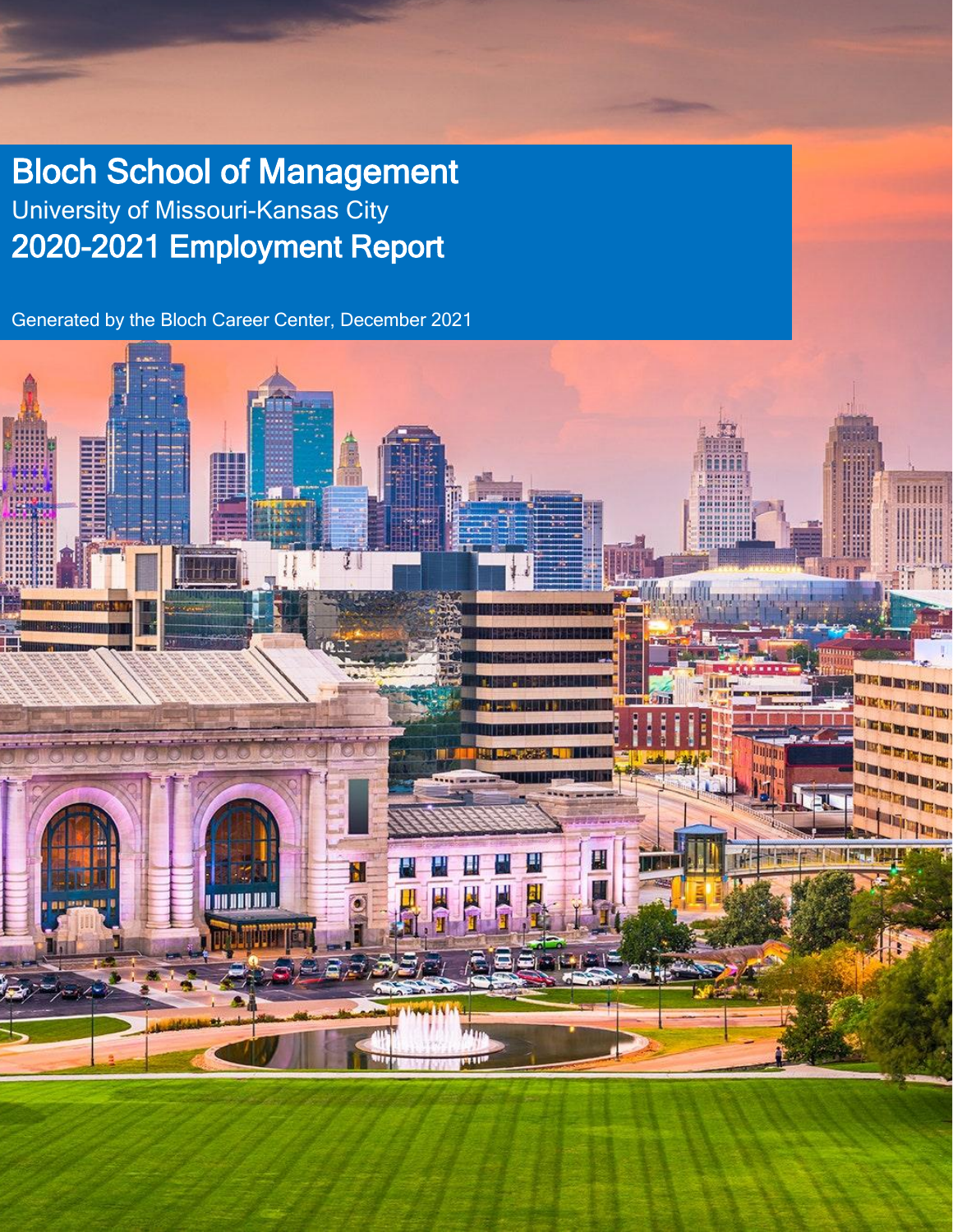## 2020/2021 Bloch Employment Report – Final

Generated by the Bloch Career Center, University of Missouri-Kansas City December 2021

## ALL UNDERGRADUATES:

Total number of graduates for Summer 2020/Fall 2020/Spring 2021: 367

Total number of graduates reporting: 284

Knowledge Rate: 77.4% (# of graduates reporting divided by total # of graduates)

## Students who have secured post-graduation plans within 90 days of graduation: 266 / 93.7%

## 237 Graduates Seeking Employment (83.5%)

- 92.4% / 219 Employed in professional full-time positions within 90 days of graduation
- 0.4% / 1 Employed in professional part-time positions within 90 days of graduation
- 7.2% / 17 Still seeking professional full-time employment at 90 days of graduation

## 40 Graduates Continuing Their Education (14%)

- 97.5% / 39 Accepted into continuing education programs within 90 days of graduation
- 2.5% / 1 Still seeking continuing education programs within 90 days of graduation

# 6 Graduates Not Seeking Employment (Military, Volunteering, or other reasons) (2.5%)

Salary Range: \$30,000 - \$105,000 Salary Mean: \$49,917 Salary Median: \$50,000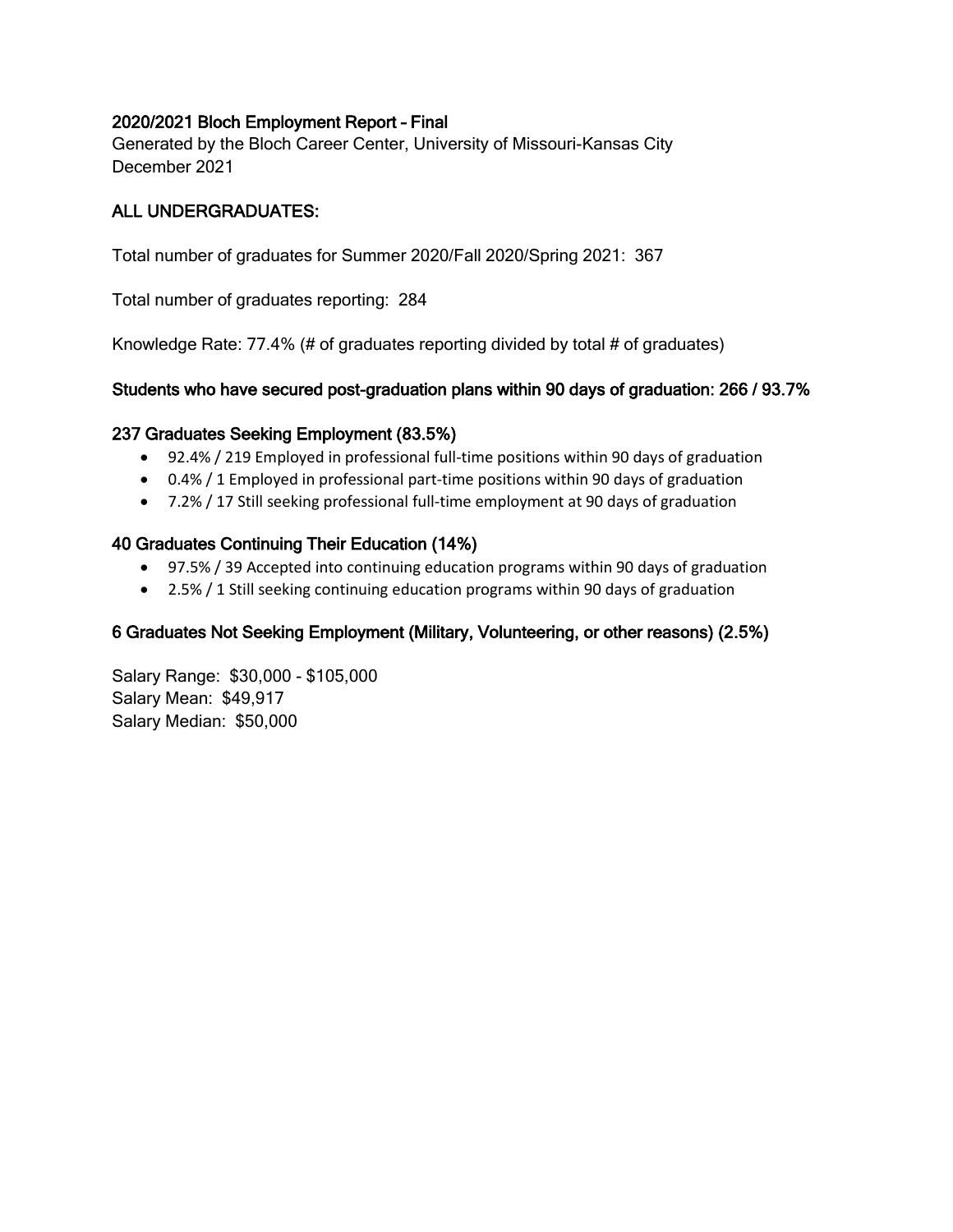# BBA ONLY:

Total number of BBA graduates for Summer 2020/Fall 2020/Spring 2021: 272

Total number of graduates reporting: 204

Knowledge Rate: 75% (# of graduates reporting divided by total # of graduates)

#### Students who have secured post-graduation plans within 90 days of graduation: 189 / 92.6%

#### 180 Graduates Seeking Employment (88.2%)

- 91.6% / 165 Employed in professional full-time positions within 90 days of graduation
- 8.4% / 15 Still seeking professional full-time employment at 90 days of graduation

### 19 Graduates Continuing Their Education (9.3%)

### 5 Graduates Not Seeking Employment (Military, Volunteering, or other reasons) (2.5%)

Salary Range: \$30,000 - \$105,000 Salary Mean: \$50,167 Salary Median: \$48,000

### Key employers include:

| <b>Abbott Laboratories</b>    | <b>Federal Reserve Bank of</b> |
|-------------------------------|--------------------------------|
| Amazon                        | KС                             |
| <b>American Century</b>       | Ferrellgras                    |
| Arvest Bank                   | Geico                          |
| Biogen                        | <b>Imperial PFS</b>            |
| <b>Blue Rhino</b>             | Insight Global                 |
| Bungii                        | J.P. Morgan                    |
| <b>Burns &amp; McDonnell</b>  | Lockton                        |
| Cerner                        | <b>MHC</b>                     |
| <b>CH Robinson</b>            | Netsmart                       |
| Children's Mercy of KC        | Progressive Insurance          |
| City of Kansas City           | RE/Max                         |
| Commerce Bank                 | <b>ReeceNichols</b>            |
| DEG, a Merkle Company         | <b>Russell Stover</b>          |
| Division-D                    | ScriptPro                      |
| Enterprise Bank & Trust       | Shamrock Trading Co.           |
| <b>Estee Lauder Companies</b> | Spotlight AR                   |
| Evergy                        | SS&C                           |
| <b>Farmers Insurance</b>      | St. Luke's                     |
|                               | Target                         |

UMB US Bank Waddell & Reed Yellow Zurich Insurance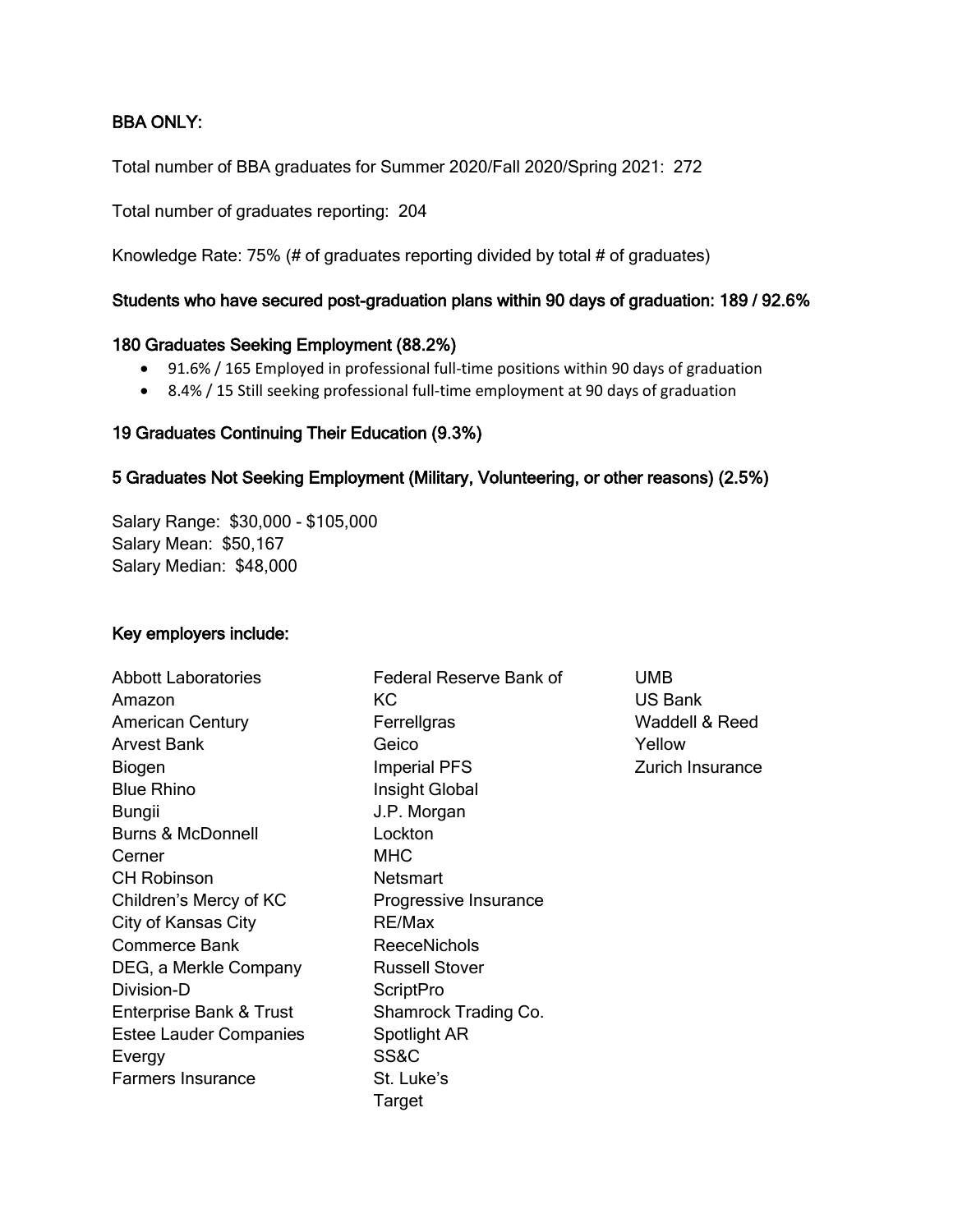# ACCOUNTING UNDERGRADUATES

Total number of BSA graduates for Summer 2020/Fall 2020/Spring 2021: 95

Total number of graduates reporting: 80

Knowledge Rate: 84.2% (# of graduates reporting divided by total # of graduates)

## Students who have secured post-graduation plans within 90 days of graduation: 71 / 96%

### 57 Graduates Seeking Employment (71.2%)

- 96.5% / 55 Employed in professional full-time positions within 90 days of graduation
- 3.5% / 2 Still seeking professional full-time employment at 90 days of graduation

### 21 Graduates Continuing Their Education (26.3%)

- 95.2% / 20 Accepted into continuing education programs within 90 days of graduation
- 4.8% / 1 Still seeking continuing education programs within 90 days of graduation

### 2 Graduates Not Seeking Employment (2.5%)

Salary Range: \$30,000 - \$65,000 Salary Mean: \$49,541 Salary Median: \$50,000

Salary Range for CPA firms only: \$52,000 - \$65,000 Salary Mean: \$52,972 Salary Median: \$54,000

Salary Range for non-CPA firms only: \$30,000 - \$60,000 Salary Mean: \$47,396 Salary Median: \$47,500

### Key employers include:

Associated Wholesale Grocers (3) BKD (5) Clifton Larson Allen Dairy Farmers of America **Deloitte** 

Express Scripts EY (3) H&R Block JMW & Associates (3) KPMG (2) Lockton (2)

MarksNelson (2) MHC MMC Myers and Stauffer (3) Palmer Square Capital Shamrock Trading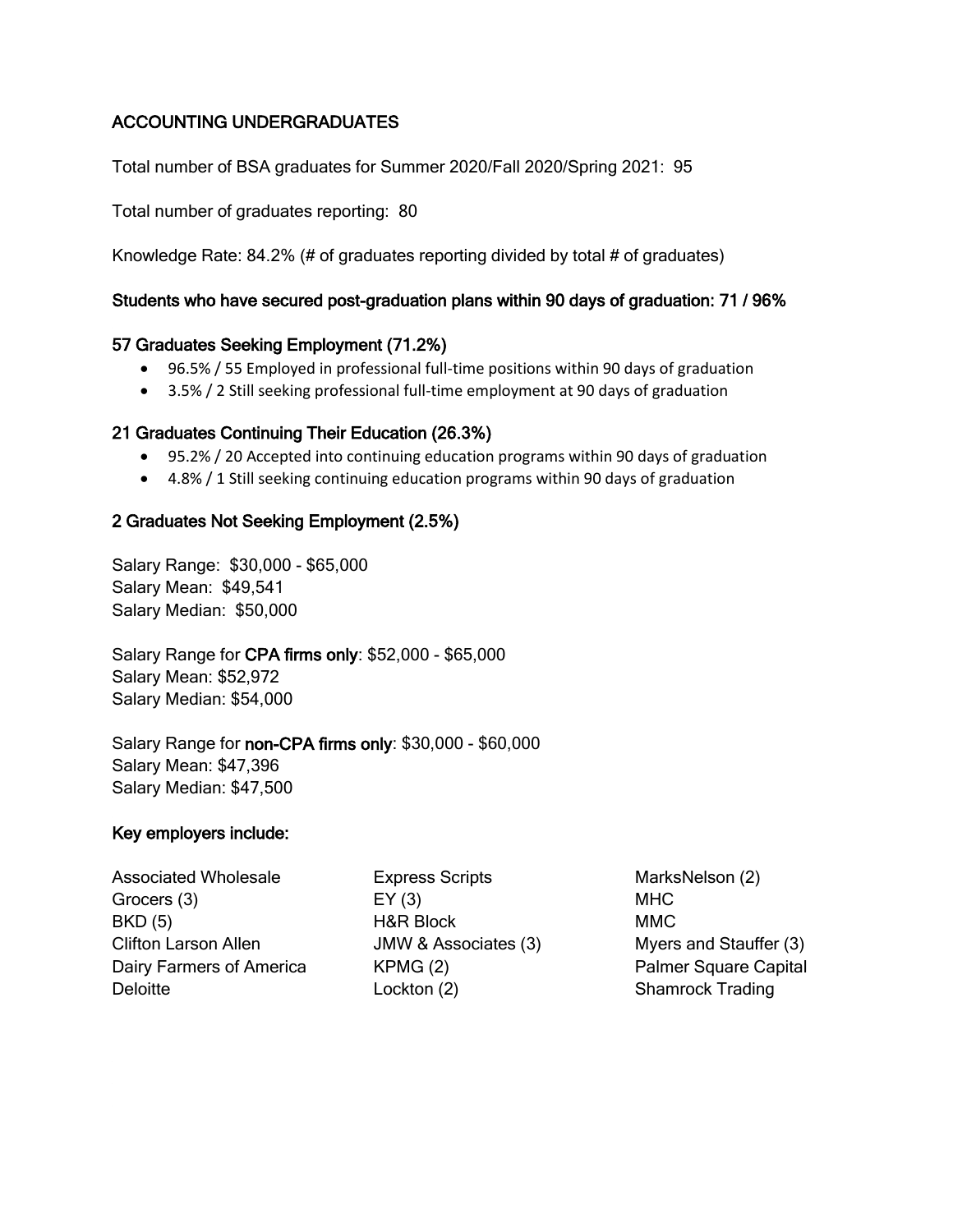# ACCOUNTING GRADUATE STUDENTS (MSA)

Total number of MSA graduates for Summer 2020/Fall 2020/Spring 2021: 44

Total number of graduates reporting: 33

Knowledge Rate: 75% (# of graduates reporting divided by total # of graduates)

## Students who have secured post-graduation plans within 90 days of graduation: 33 / 100%

### 33 Graduates Seeking Employment (100%)

- 100% / 33 Employed in professional full-time positions within 90 days of graduation
- 0.0% / 0 Still seeking professional full-time employment at 90 days of graduation

# 0 Graduates Continuing Their Education (0.0%)

## 0 Graduates Not Seeking Employment (0%)

Salary Range: \$36,000 - \$125,000 Salary Mean: \$59,644 Salary Median: \$54,000

Salary Range for CPA firms only: \$52,000 - \$80,000 Salary Mean: \$52,952 Salary Median: \$54,000

Salary Range for non-CPA firms only: \$36,000 - \$125,000 Salary Mean: \$64,014 Salary Median: \$50,000

### Key employers include:

BKD (3) Deloitte (2) KPMG (2) PwC (2) RSM (2) Agrex Creative Planning

EY IRS JMW & Associates RubinBrown T-Mobile UHY LLP USDA

# COMBINED BSA + MSA OUTCOMES

Total 139 / Reported 113 = 81.3% Knowledge Rate Students who have secured post-graduate plans within 90 days of graduation: 110 / 97.3% Percent of students with accepted FT professional offers within 90 days post-graduation: 96.7%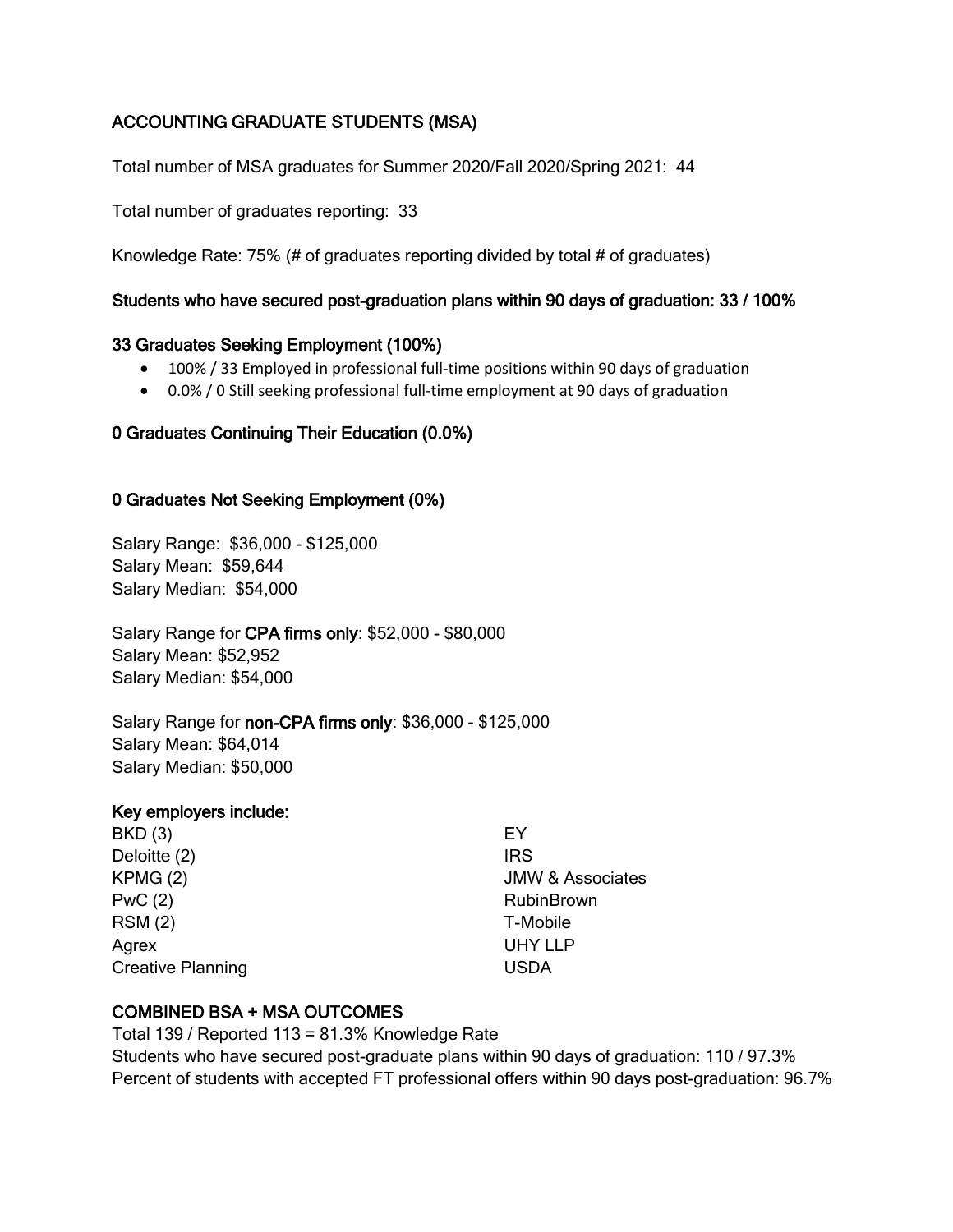# ENTERPRISE MANAGEMENT UNDERGRADUATES (Emphasis area being phased out)

Total number of Enterprise Management graduates for Summer 2020/Fall 2020/Spring 2021: 3

Total number of graduates reporting: 2

Knowledge Rate: 66.7% (# of graduates reporting divided by total # of graduates)

## Students who have secured post-graduation plans within 90 days of graduation: 2 / 100%

### 2 Graduates Seeking Employment (100%)

- 100% / 2 Employed in professional full-time positions within 90 days of graduation
- 0% / 0 Still seeking professional full-time employment at 90 days of graduation

# 0 Graduates Continuing Their Education (0%)

# 0 Graduates Not Seeking Employment (0%)

Salary Range: Salary Mean: Salary Median:

### Key employers include:

Ferrellgas **Canadia Cuanta Utility Engineering Services**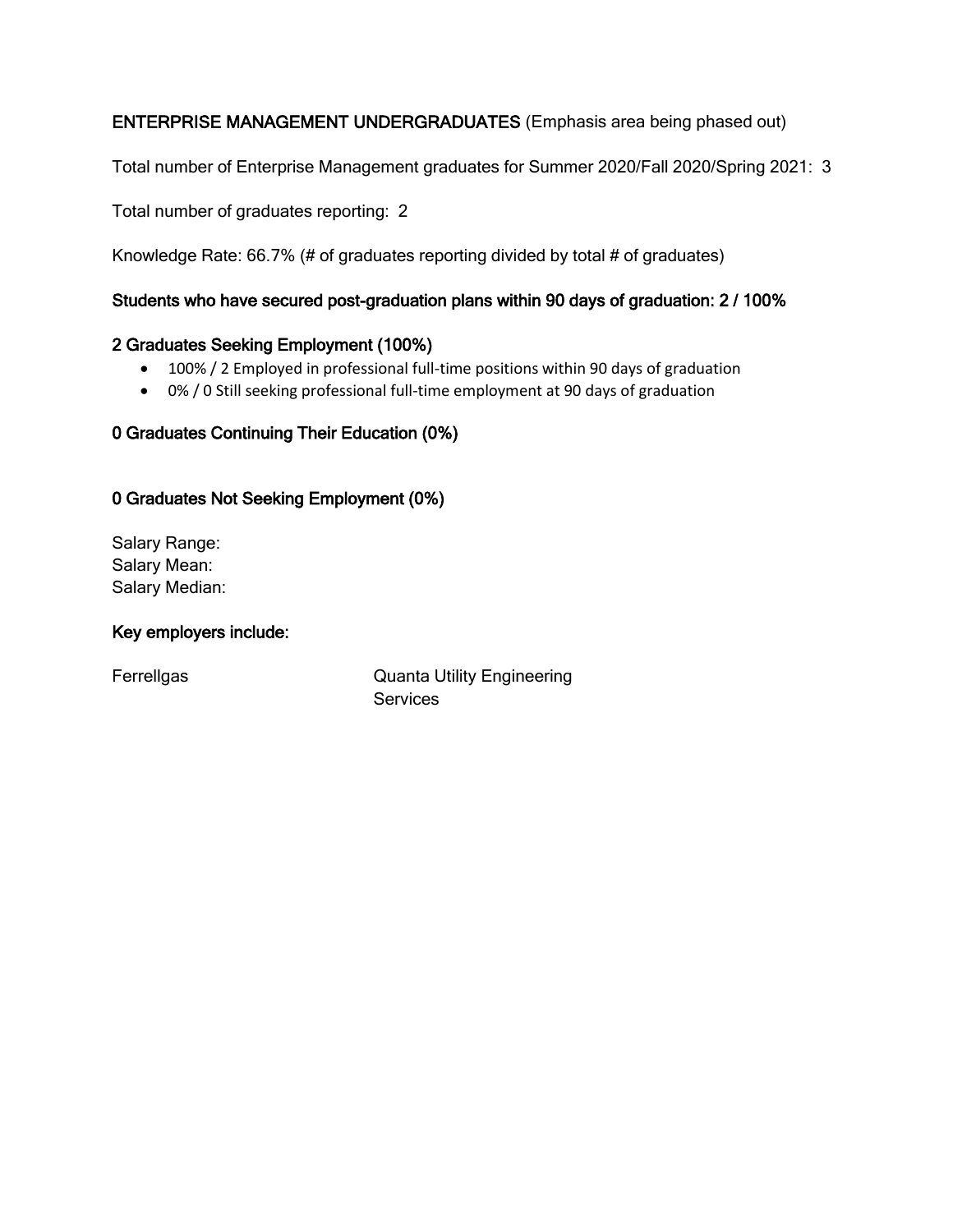# ENTREPRENEURSHIP UNDERGRADUATES

Total number of Entrepreneurship graduates for Summer 2020/Fall 2020/Spring 2021: 50

Total number of graduates reporting: 38

Knowledge Rate: 76% (# of graduates reporting divided by total # of graduates)

## Students who have secured post-graduation plans within 90 days of graduation: 32 / 86.5%

### 33 Graduates Seeking Employment (86.5%)

- 84.4% / 28 Employed in professional full-time positions within 90 days of graduation
- 15.2% / 5 Still seeking professional full-time employment at 90 days of graduation

## 4 Graduates Continuing Their Education (10.8%)

- 100% / 4 Accepted into continuing education programs within 90 days of graduation
- 0% / 0 Still seeking continuing education programs within 90 days of graduation

## 1 Graduates Not Seeking Employment (2.7%)

Salary Range: \$37,000 - \$75,000 Salary Mean: \$50,818 Salary Median: \$47,500

# Key employers include:

Amazon (2) Bungii (2) ACLU Missouri Arvest Bank

Cerner Demarche Education Dynamics LiDun Company

Murphy Hoffman (MHC) **ScriptPro** UMB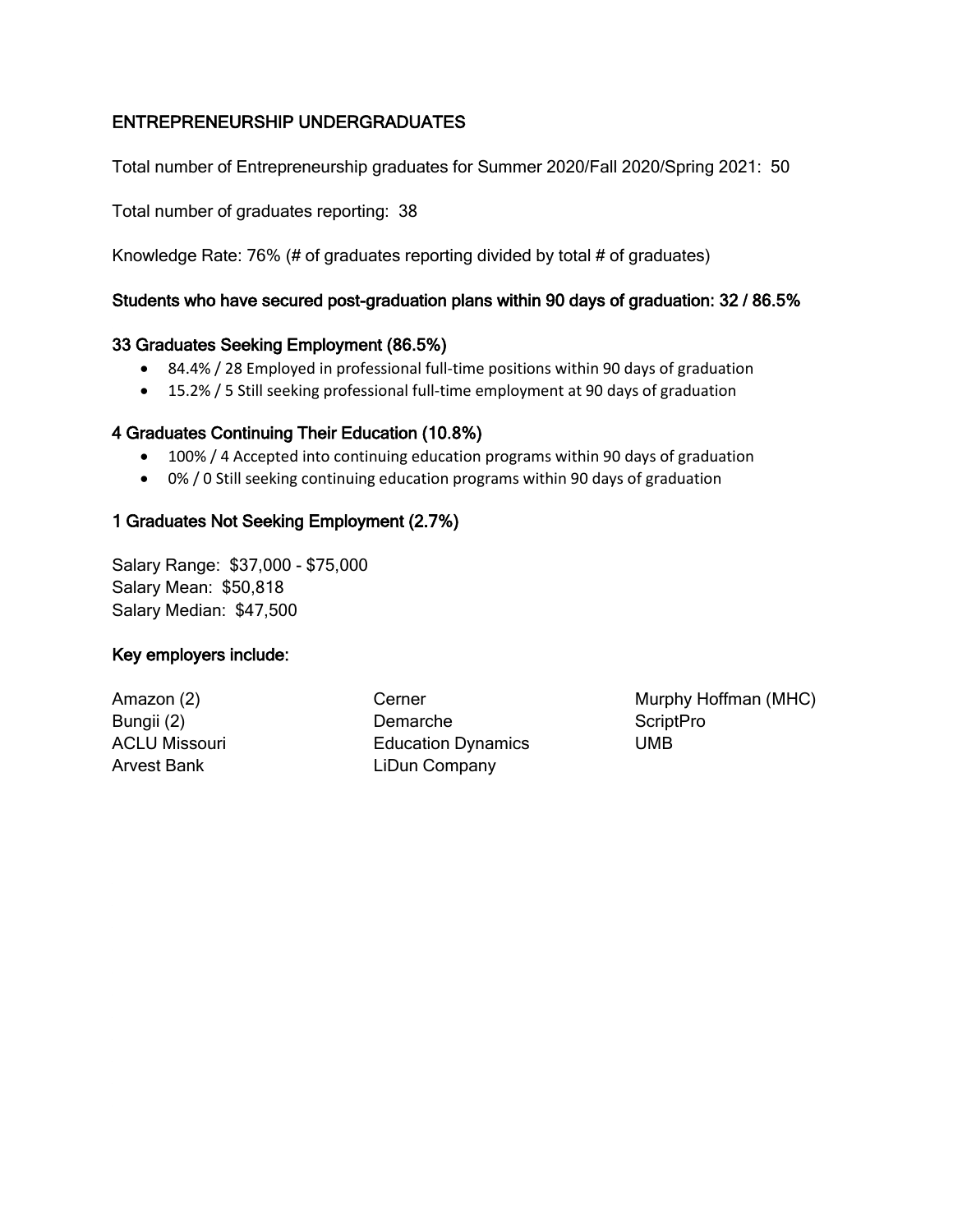# FINANCE UNDERGRADUATES

Total number of Finance graduates for Summer 2020/Fall 2020/Spring 2021: 73

Total number of graduates reporting: 56

Knowledge Rate: 76.7% (# of graduates reporting divided by total # of graduates)

## Students who have secured post-graduation plans within 90 days of graduation: 52 / 92.8%

### 50 Graduates Seeking Employment (98%)

- 89.3% / 46 Employed in professional full-time positions within 90 days of graduation
- 8.7% / 4 Still seeking professional full-time employment at 90 days of graduation

### 6 Graduates Continuing Their Education (8%)

- 100% / 6 Accepted into continuing education programs within 90 days of graduation
- 0% / 0 Still seeking continuing education programs within 90 days of graduation

### 0 Graduates Not Seeking Employment (0%)

Salary Range: \$30,000 - \$105,000 Salary Mean: \$54,125 Salary Median: \$52,000

### Key employers include:

Shamrock Trading (3) Burns & McDonnell (2) Federal Reserve (2) SS&C (2) American Century Blue Rhino City of KCMO Commerce Bank

Enterprise Bank & Trust Favorite Healthcare **Staffing** Imperial PFS Insight Global J.P. Morgan Kill Busy Season KPMG

McAdam National Trust Advisors NBH Bank Novation IQ UMB US Bank Waddell & Reed Zurich Insurance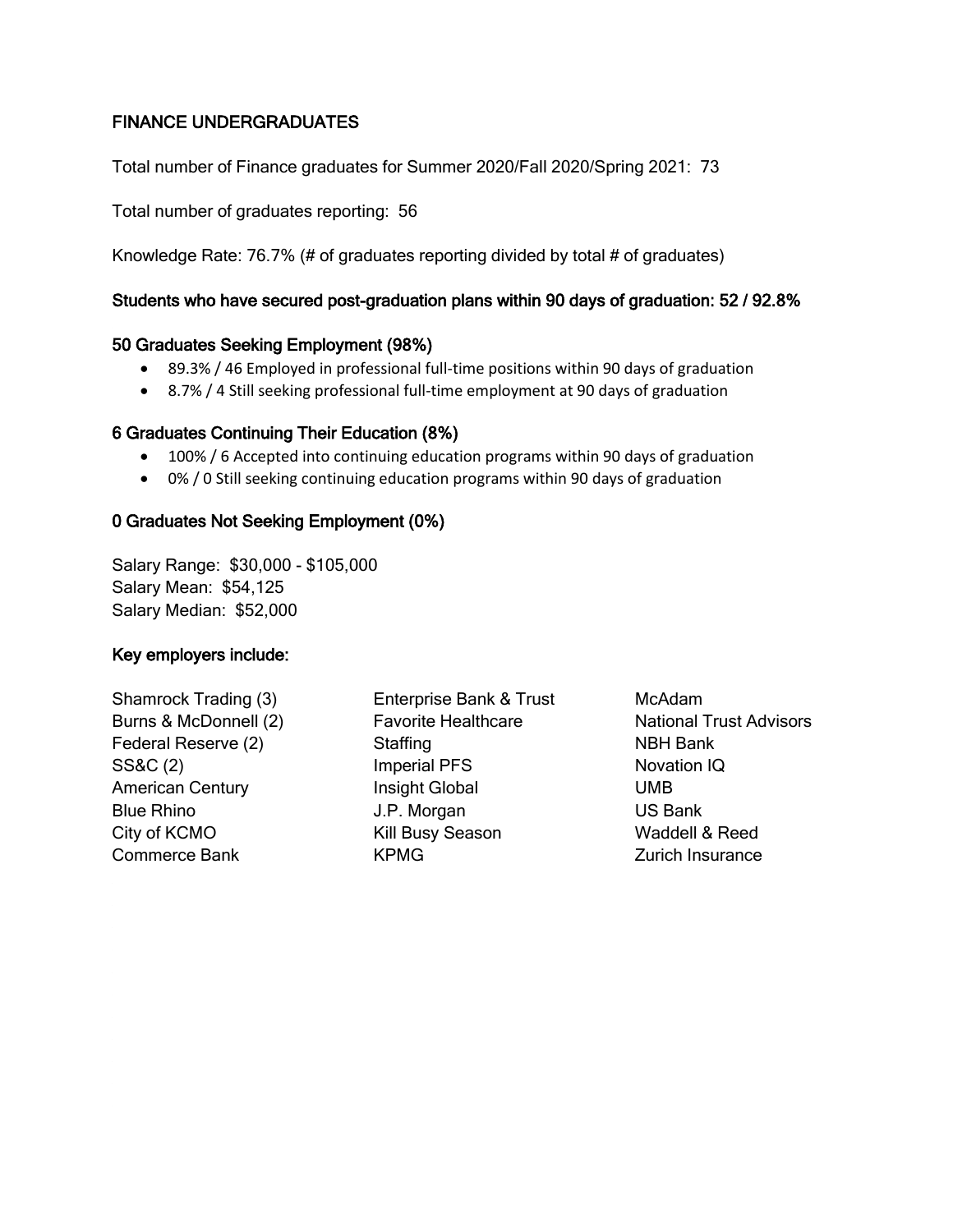# HEALTH ADMINISTRATION UNDERGRADUATES (New emphasis area)

Total number of Health Administration graduates for Summer 2020/Fall 2020/Spring 2021: 1

Total number of graduates reporting: 0

Knowledge Rate: 0% (# of graduates reporting divided by total # of graduates)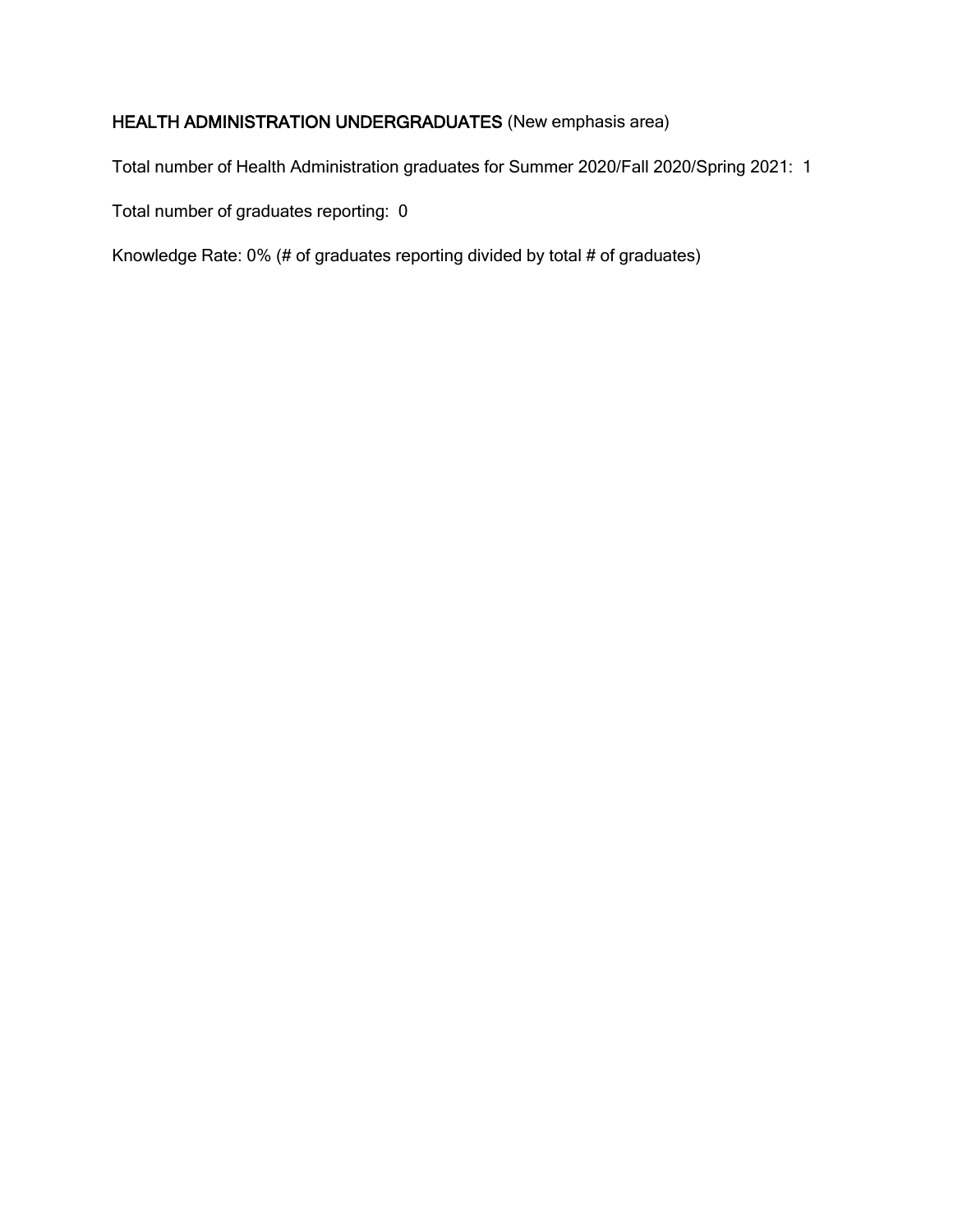# MANAGEMENT UNDERGRADUATES

Total number of Management graduates for Summer 2020/Fall 2020/Spring 2021: 72

Total number of graduates reporting: 54

Knowledge Rate: 75% (# of graduates reporting divided by total # of graduates)

## Students who have secured post-graduation plans within 90 days of graduation: 52 / 96.3%

### 45 Graduates Seeking Employment (83.3%)

- 95.6% / 43 Employed in professional full-time positions within 90 days of graduation
- 4.4% / 2 Still seeking professional full-time employment at 90 days of graduation

## 6 Graduates Continuing Their Education (12.5%)

- 100% / 6 Accepted into continuing education programs within 90 days of graduation
- 0% / 0 Still seeking continuing education programs within 90 days of graduation

## 2 Graduates Not Seeking Employment (4.2%)

Salary Range: \$32,000 - \$100,000 Salary Mean: \$50,416 Salary Median: \$50,000

# Key employers include:

Cerner (3) UMB (2) Abbott Amazon American Century Investments Baader Biogen

CH Robinson Farmers Insurance Goodwin Investment Advisory **Grainger** Hy-Vee Lockton nbkc

**Netsmart** Progressive Insurance ReeceNichols Russell Stover **ScriptPro** Shamrock Trading System Soft Technologies Techtronic Industries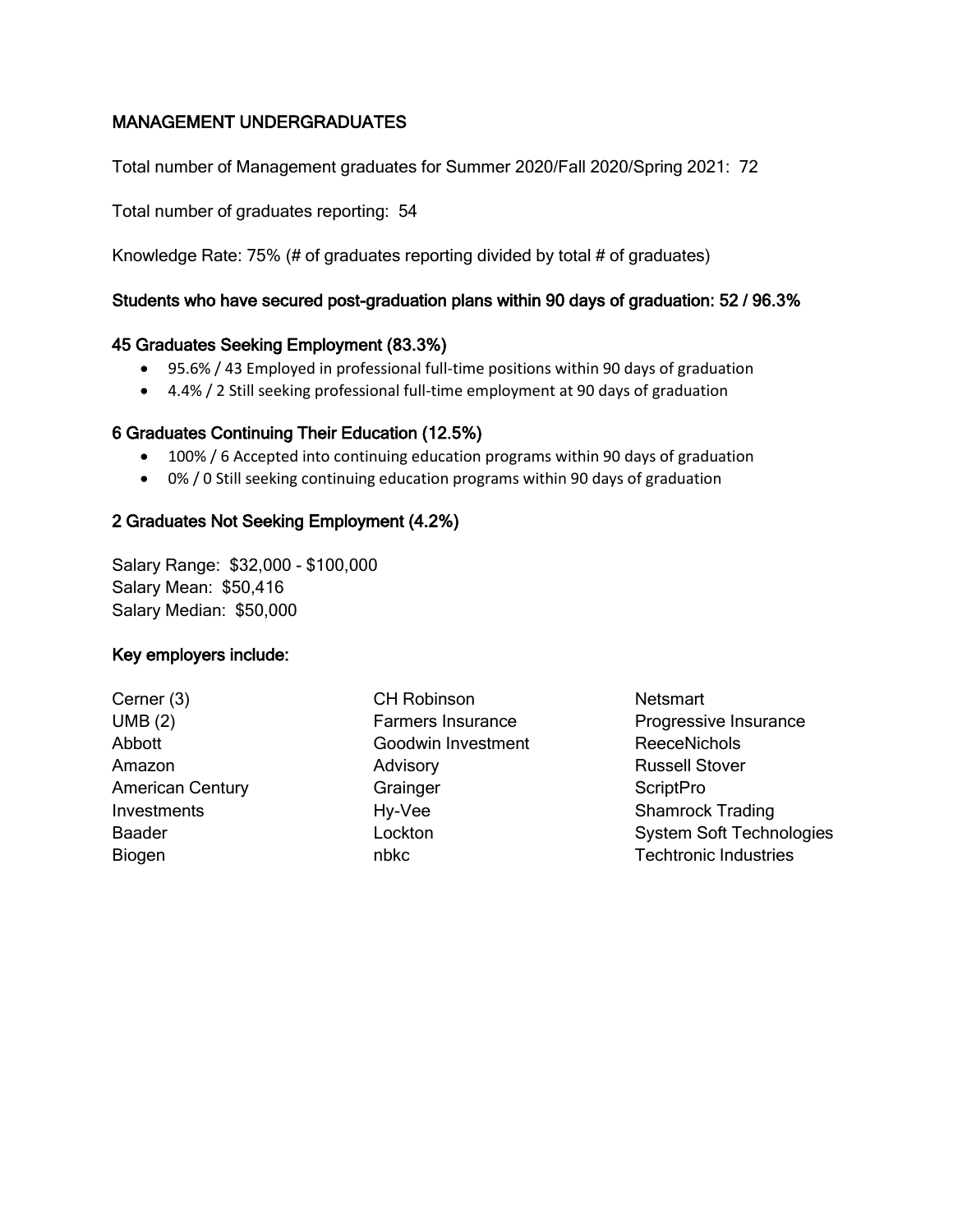# MARKETING UNDERGRADUATES

Total number of Marketing graduates for Summer 2020/Fall 2020/Spring 2021: 63

Total number of graduates reporting: 48

Knowledge Rate: 73% (# of graduates reporting divided by total # of graduates)

### Students who have secured post-graduation plans within 90 days of graduation: 45 / 93.7%

### 44 Graduates Seeking Employment (91.7%)

- 93.2% / 41 Employed in professional full-time positions within 90 days of graduation
- 6.8% / 3 Still seeking professional full-time employment at 90 days of graduation

## 3 Graduates Continuing Their Education (6.3%)

- 100% / 3 Accepted into continuing education programs within 90 days of graduation
- 0% / 0 Still seeking continuing education programs within 90 days of graduation

# 1 Graduates Not Seeking Employment (2.1%)

Salary Range: \$30,000 - \$65,000 Salary Mean: \$46,250 Salary Median: \$45,000

# Key employers include:

Cerner (5) DEG (2) Abbott Arrive Logistics Cartwright Companies Children's Mercy Kc Clay County Economic Development Council Division-D

Estee Lauder Companies **Evergy GEICO** Liberty High School Medical Positioning Medix **Netsmart** NonProfit Leadership Alliance

RE/Max SMG Shamrock Trading Spotlight AR St. Luke's Hospital Synergy Wealth Solutions Target Corporation Yellow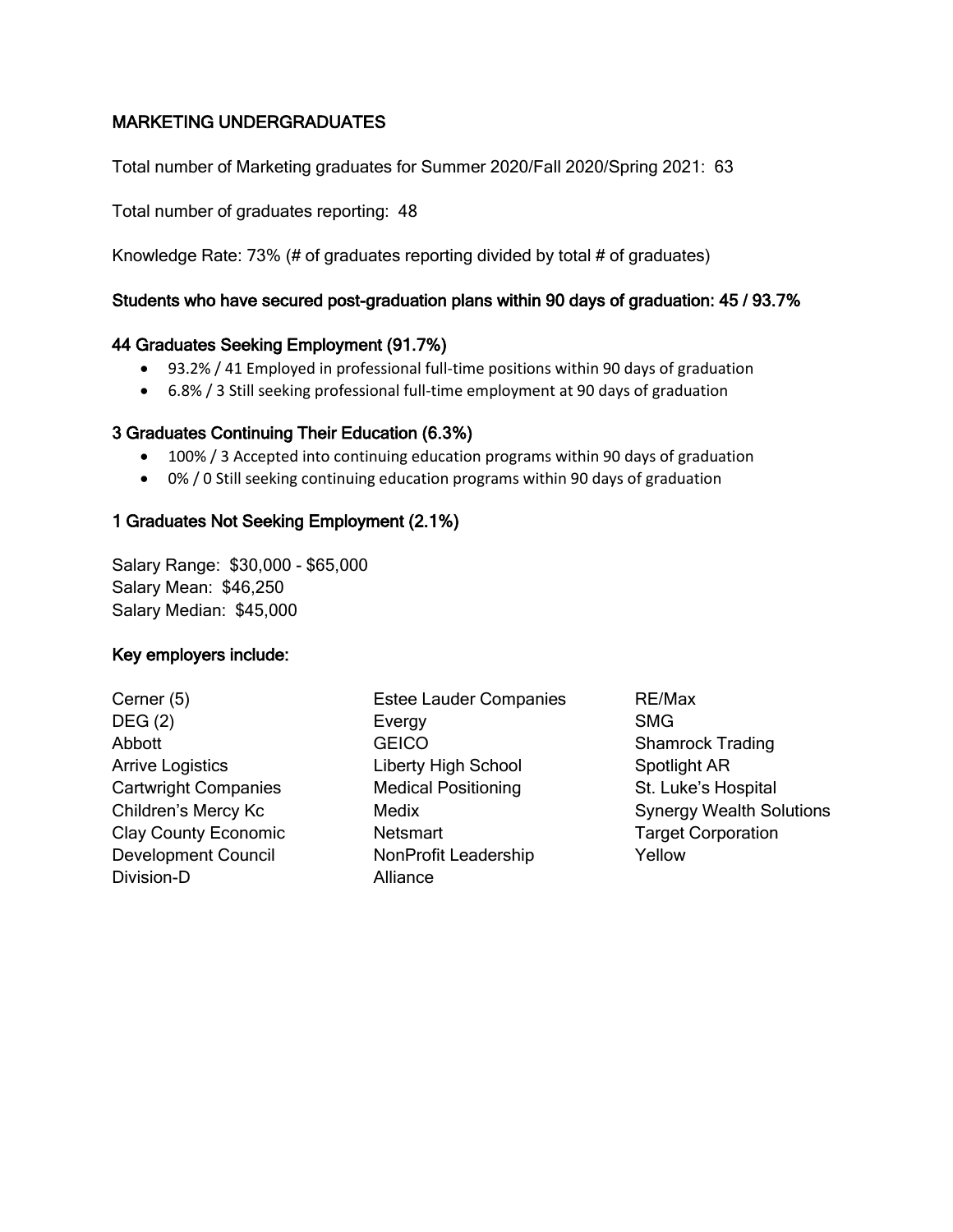# NON PROFIT MANAGEMENT UNDERGRADUATES (New emphasis area)

Total number of Non Profit Management graduates for Summer 2020/Fall 2020/Spring 2021: 0

Total number of graduates reporting: 0

Knowledge Rate: 0% (# of graduates reporting divided by total # of graduates)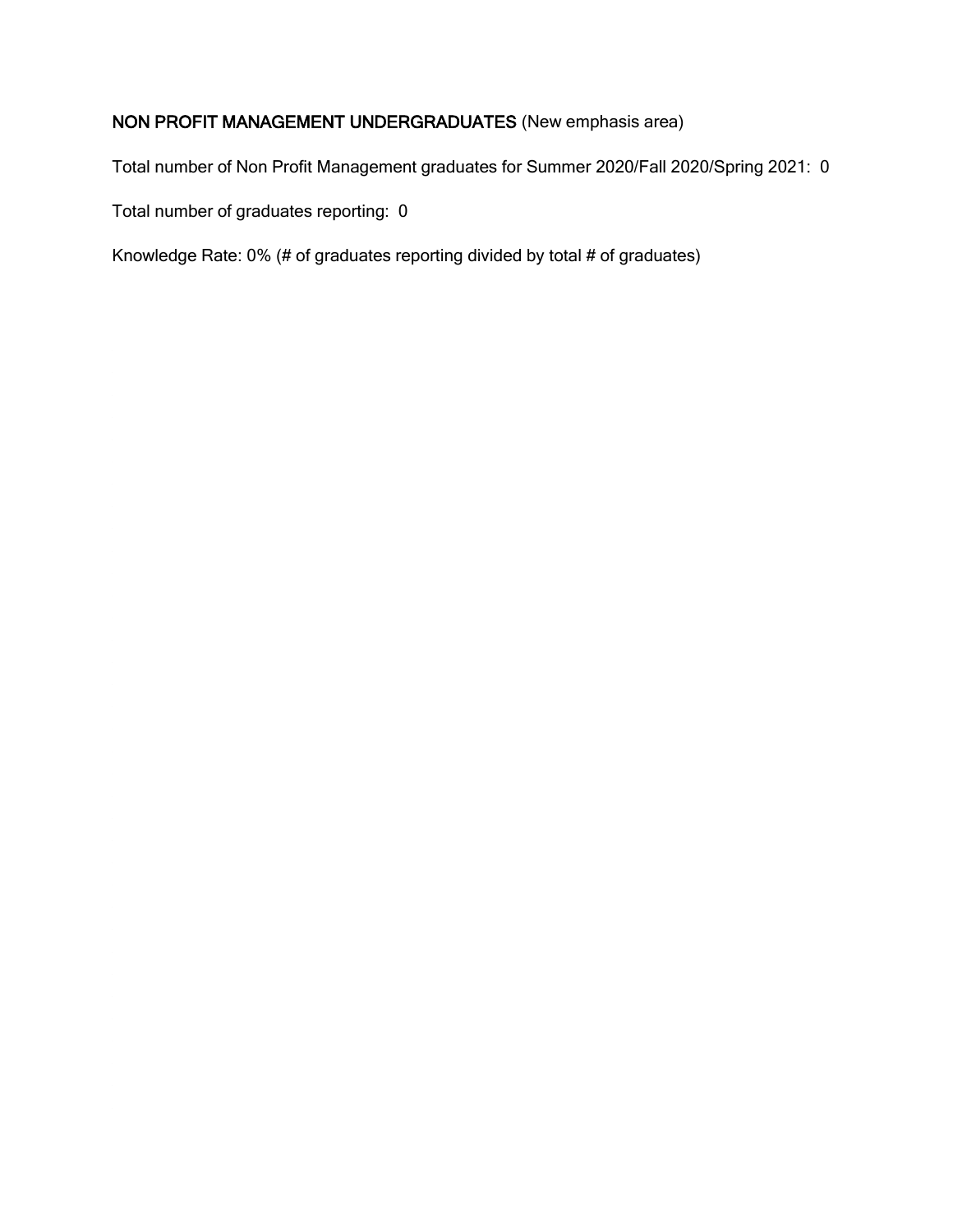# REAL ESTATE UNDERGRADUATES

Total number of Real Estate graduates for Summer 2020/Fall 2020/Spring 2021: 10

Total number of graduates reporting: 7

Knowledge Rate: 70% (# of graduates reporting divided by total # of graduates)

## Students who have secured post-graduation plans within 90 days of graduation: 6 / 85.7%

### 6 Graduates Seeking Employment (85.7%)

- 83.3% / 5 Employed in professional full-time positions within 90 days of graduation
- 1.7% / 1 Still seeking professional full-time employment at 90 days of graduation

### 0 Graduates Continuing Their Education (0%)

## 1 Graduates Not Seeking Employment (14.3%)

Salary Range: \$31,200 - \$39,000 Salary Mean: \$35,100 Salary Median:

### Key employers include:

Blumenfield Development Group CapOut Investments **GEICO** The Laughton Team